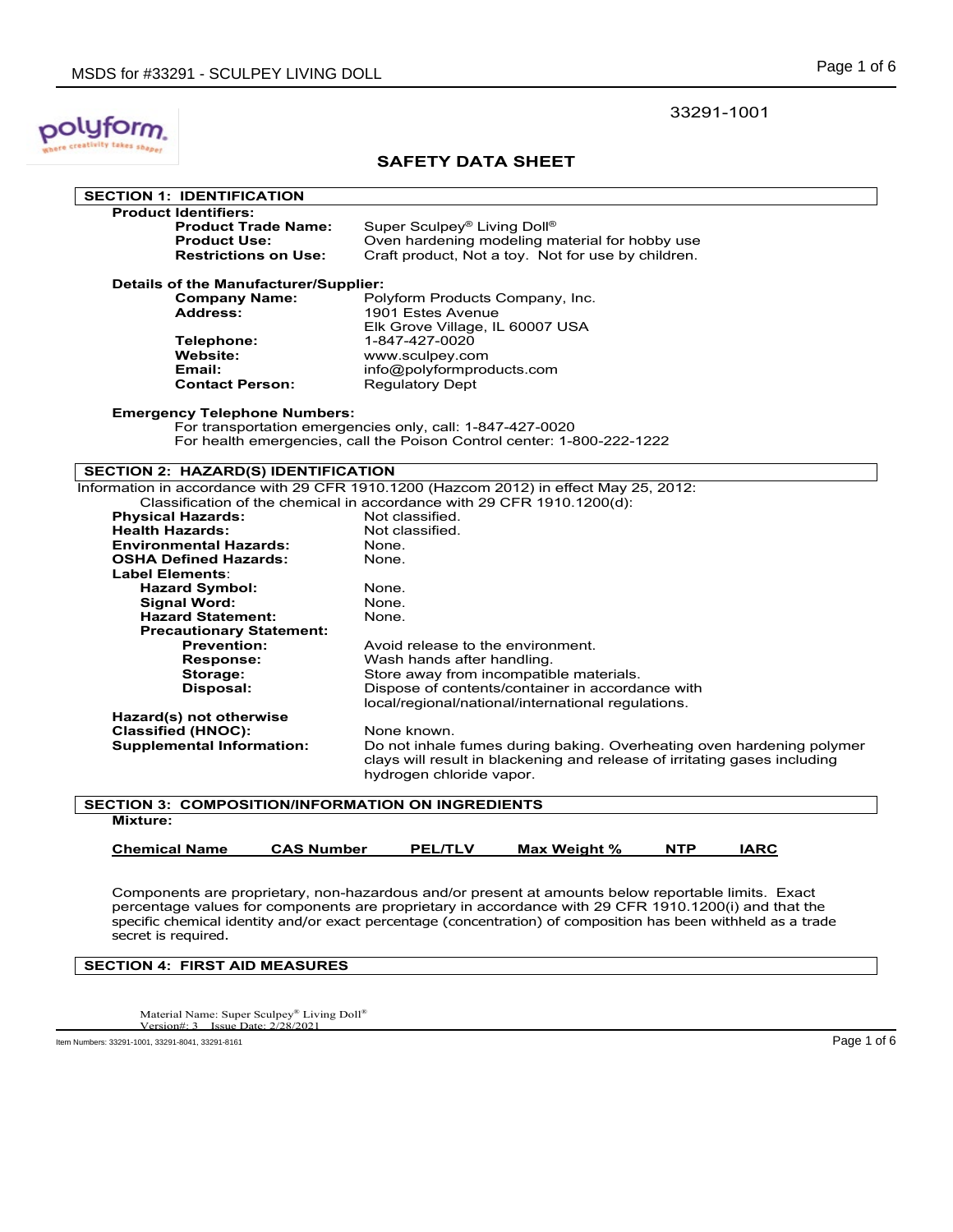If irritation or other symptoms occur or persist from any route of exposure see a physician/get medical attention.

**Eye Contact:** Any material that contacts the eye should be washed out immediately with water for 5-10 minutes. Seek medical attention if symptoms occur.

**Skin Contact:** Wash the affected area thoroughly with plenty of soap and water.Seek medical attention if symptoms occur.

**Inhalation:** Seek fresh air after inhalation of fumes in the case of overheating material in oven. Seek medical attention if symptoms occur.

**Ingestion:** Wash out mouth with water. If symptoms persist, seek medical attention.

**Protection of First Aid Responders:** Wear proper personal protective clothing and equipment.

**Most important symptoms and effects, both acute and delayed:** Irritation. Pre-existing skin problems may be aggravated by prolonged or repeated exposure.

**Indication of any immediate medical attention and special treatment needed, if necessary:** Treat symptomatically.

| <b>SECTION 5: FIRE-FIGHTING MEASURES</b>                                 |                                                                                                                            |                                                                                          |  |  |
|--------------------------------------------------------------------------|----------------------------------------------------------------------------------------------------------------------------|------------------------------------------------------------------------------------------|--|--|
| <b>Suitable Extinguishing Media:</b>                                     | Use water spray jet, foam, carbon dioxide, ABC dry chemical.                                                               |                                                                                          |  |  |
| Unsuitable Extinguishing Media: None known.                              |                                                                                                                            |                                                                                          |  |  |
| <b>Specific Hazards Arising from</b><br>the Chemical:                    | In the case of overheating in oven, carbon monoxide, carbon dioxide and<br>noxious hydrochloric acid vapors may be formed. |                                                                                          |  |  |
| <b>Special Protective Equipment</b><br>and precautions for firefighters: | Wear self-contained breathing apparatus with full face piece and<br>full protective clothing.                              |                                                                                          |  |  |
| <b>Fire Fighting Equipment</b><br><b>Instructions:</b>                   | Move containers from fire area if you can do so without risk.                                                              |                                                                                          |  |  |
| <b>Specific Methods:</b>                                                 | Use standard firefighting procedures and consider the hazards of other<br>materials involved.                              |                                                                                          |  |  |
| <b>General Fire Hazards:</b>                                             | No unusual fire or explosion hazards noted.                                                                                |                                                                                          |  |  |
| <b>Flash Point:</b>                                                      |                                                                                                                            | n/a                                                                                      |  |  |
| <b>Autoignition Temperature:</b>                                         |                                                                                                                            | n/a                                                                                      |  |  |
| <b>Explosion Limits in Air:</b>                                          |                                                                                                                            | Not explosive                                                                            |  |  |
| <b>Hazardous Decomposition Products:</b>                                 |                                                                                                                            | In the case of overheating in oven, carbon monoxide,                                     |  |  |
|                                                                          |                                                                                                                            | carbon dioxide and noxious hydrochloric acid vapors.                                     |  |  |
| <b>Special Protective Equipment for Fire Fighters:</b>                   |                                                                                                                            | Wear self-contained breathing apparatus with full face<br>piece and protective clothing. |  |  |
| <b>SECTION 6: ACCIDENTAL RELEASE MEASURES</b>                            |                                                                                                                            |                                                                                          |  |  |
| <b>Personal Precautions,</b>                                             | None expected. In case of overheating material, turn off oven. Ventilate                                                   |                                                                                          |  |  |
| <b>Protective Equipment and</b>                                          | area by opening nearest window. Seek fresh air.                                                                            |                                                                                          |  |  |
| <b>Emergency Procedures:</b>                                             | If fumes are inhaled, see section 4 of the SDS.                                                                            |                                                                                          |  |  |
| <b>Methods and materials for</b>                                         |                                                                                                                            | Collect and reuse or dispose with domestic refuse in accordance with                     |  |  |
| <b>Containment and Cleaning Up:</b>                                      | all applicable requiations. For waste disposal, see Section 8 of the SDS.                                                  |                                                                                          |  |  |
| <b>Environmental Precautions:</b>                                        | Avoid release to the environment.                                                                                          |                                                                                          |  |  |

Material Name: Super Sculpey® Living Doll®<br>Version#: 3 Issue Date: 2/28/2021  $Version#: 3$  Issue Date: 2.

Item Numbers: 33291-1001, 33291-8041, 33291-8161 Page 2 of 6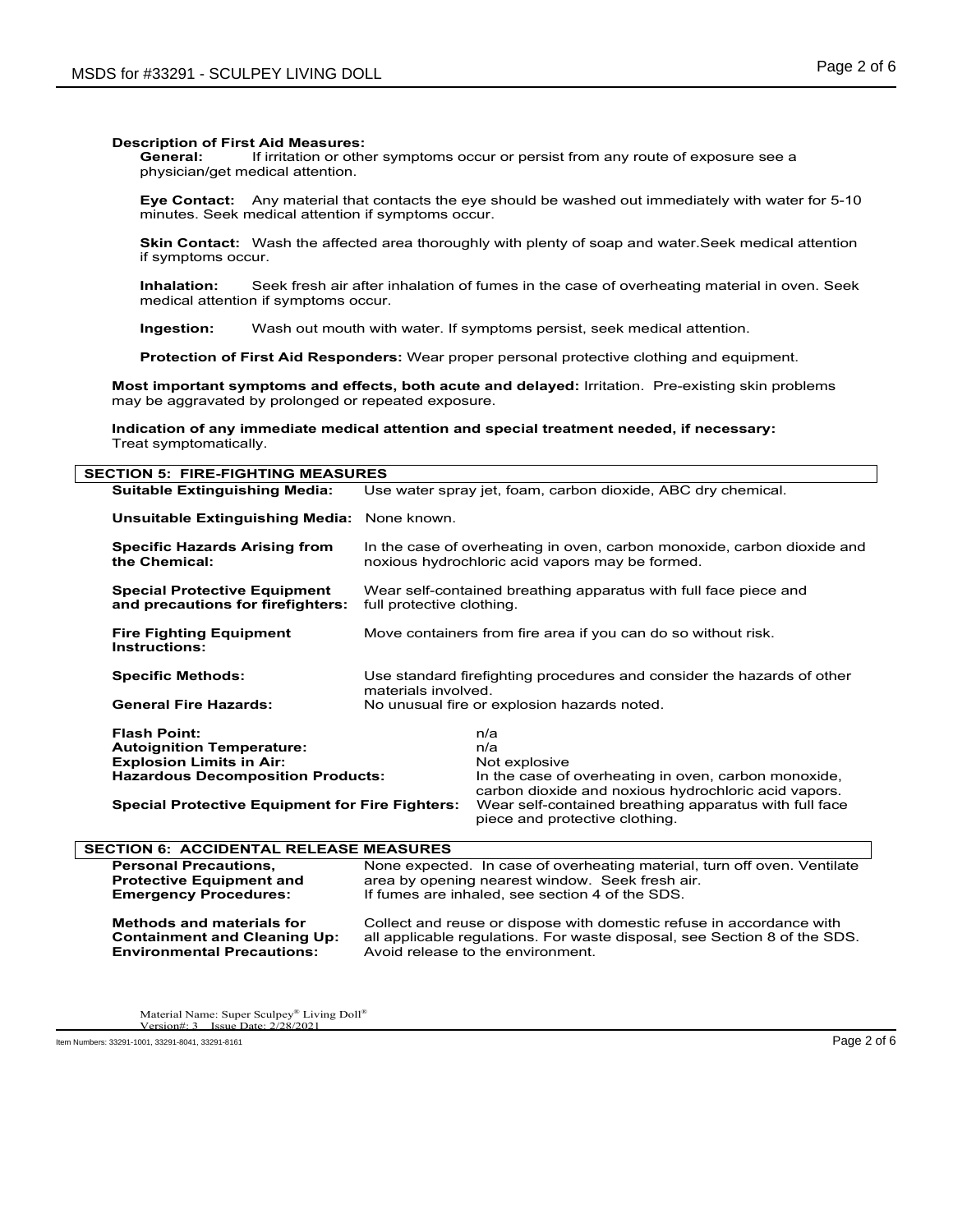| <b>SECTION 7: HANDLING AND STORAGE</b>                                                                                                               |                                                                                                                                                                                                                                                                                                                                                                                                                                                                                                                                                                                                                                                                                                                     |  |  |  |
|------------------------------------------------------------------------------------------------------------------------------------------------------|---------------------------------------------------------------------------------------------------------------------------------------------------------------------------------------------------------------------------------------------------------------------------------------------------------------------------------------------------------------------------------------------------------------------------------------------------------------------------------------------------------------------------------------------------------------------------------------------------------------------------------------------------------------------------------------------------------------------|--|--|--|
| <b>Precautions for Safe Handling:</b>                                                                                                                | Good industrial hygiene requires that exposure be maintained below the<br>TLV. This is preferably achieved through using the product under well-<br>ventilated conditions. Wash thoroughly after handling this product.<br>Always wash up before eating, smoking or using the facilities. Avoid eye<br>contact. Avoid repeated or prolonged skin contact. Avoid inhalation of<br>fume or vapor. Avoid drinking, tasting, swallowing or ingesting this<br>product. Wash contaminated clothing before reuse.                                                                                                                                                                                                          |  |  |  |
| <b>Conditions for Safe Storage,</b><br><b>Including and Compatibilities:</b>                                                                         | Store unused material in a cool, dry place preferably in a sealed non-<br>reactive container.                                                                                                                                                                                                                                                                                                                                                                                                                                                                                                                                                                                                                       |  |  |  |
| <b>SECTION 8: EXPOSURE CONTROLS/PERSONAL PROTECTION</b>                                                                                              |                                                                                                                                                                                                                                                                                                                                                                                                                                                                                                                                                                                                                                                                                                                     |  |  |  |
| <b>Control Parameters:</b><br><b>Occupational Exposure Limits:</b><br><b>Biological Limit Values:</b><br><b>Appropriate Engineering</b><br>Controls: | No applicable exposure limits.<br>No biological exposure limits not for the ingredient(s).<br>Good general ventilation should be used.                                                                                                                                                                                                                                                                                                                                                                                                                                                                                                                                                                              |  |  |  |
| <b>Eye/Face Protection:</b><br><b>Skin and Body Protection:</b><br><b>Respiratory Protection:</b>                                                    | <b>Individual Protection Measures, Such as Personal Protective Equipment</b><br>When sanding, wear protective goggles or a face shield.<br>n/a<br>In case of insufficient ventilation, wear suitable respiratory protection.<br>General Hygiene Considerations: Always observe good personal hygiene measures, such as washing after<br>handling the material and before eating, drinking, and/or smoking. Do not<br>heat above 175°C (350°F), allow to come in contact with an open flame<br>or use with a hot knife or wire. Use an oven thermometer when<br>hardening material in oven. Do not use a microwave oven for baking. Do<br>not overbake. Do not exceed the recommended baking temperature or<br>time. |  |  |  |
| <b>SECTION 9: PHYSICAL AND CHEMICAL PROPERTIES</b>                                                                                                   |                                                                                                                                                                                                                                                                                                                                                                                                                                                                                                                                                                                                                                                                                                                     |  |  |  |
| Color:<br>Various<br>Appearance: Solid, malleable<br>Odor:<br>Characteristic<br>Boiling Point: n/a<br>Melting Point: n/a                             | :Ha<br>n/a<br><b>Solubility in Water:</b><br>Not soluble<br><b>Reactivity in Water:</b><br>Non-reactive<br>Specific Vapor Density (Air=1): n/a<br><b>Vapor Pressure:</b><br>n/a                                                                                                                                                                                                                                                                                                                                                                                                                                                                                                                                     |  |  |  |
| <b>SECTION 10: STABILITY AND REACTIVITY</b>                                                                                                          |                                                                                                                                                                                                                                                                                                                                                                                                                                                                                                                                                                                                                                                                                                                     |  |  |  |
| <b>Reactivity:</b>                                                                                                                                   | The product is stable and non-reactive under normal conditions of use,<br>storage and transport.                                                                                                                                                                                                                                                                                                                                                                                                                                                                                                                                                                                                                    |  |  |  |
| <b>Chemical Stability:</b>                                                                                                                           | Material is stable under normal conditions.                                                                                                                                                                                                                                                                                                                                                                                                                                                                                                                                                                                                                                                                         |  |  |  |
| <b>Possibility of Hazardous</b><br><b>Reactions:</b>                                                                                                 | No dangerous reaction known under conditions of normal use.                                                                                                                                                                                                                                                                                                                                                                                                                                                                                                                                                                                                                                                         |  |  |  |
| <b>Conditions to Avoid:</b>                                                                                                                          | None.                                                                                                                                                                                                                                                                                                                                                                                                                                                                                                                                                                                                                                                                                                               |  |  |  |
| <b>Incompatible Materials:</b>                                                                                                                       | Items made of PVC, polystyrene                                                                                                                                                                                                                                                                                                                                                                                                                                                                                                                                                                                                                                                                                      |  |  |  |
| <b>Hazardous Decomposition</b><br><b>Products:</b>                                                                                                   | Hydrochloric acid vapors                                                                                                                                                                                                                                                                                                                                                                                                                                                                                                                                                                                                                                                                                            |  |  |  |

### **SECTION 11: TOXICOLOGICAL INFORMATION**

**Information on Likely Routes of Exposure: Inhalation:** Prolonged inhalation may be harmful.

**Skin Contact:** No adverse effects due to skin contact are expected.

Material Name: Super Sculpey® Living Doll® Version#: 3 Issue Date: 2/28/2021

Item Numbers: 33291-1001, 33291-8041, 33291-8161 Page 3 of 6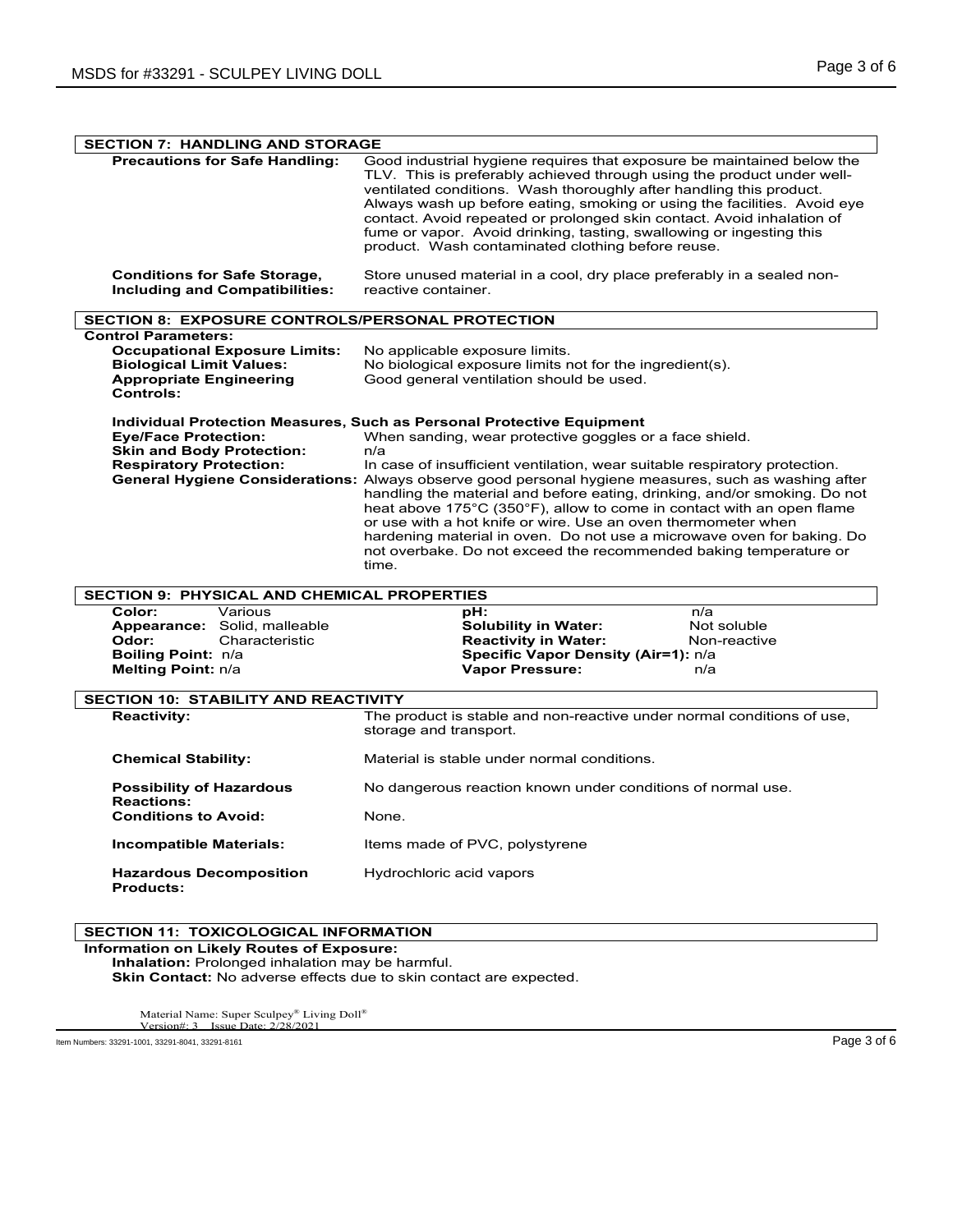**Eye Contact:** Direct contact with the eye may cause temporary irritation. **Ingestion:** Expected to be a low ingestion hazard.

### **Symptoms relating to the physical, chemical and toxicological characteristics Information on Toxicological Effects:**

### **Acute Toxicity:**

**Acute Effects Associated with use of this Material:** None expected

The summated LD50 is >50000 mg/kg. The summated LC50 is 99999 mg/cubic meter.

**Skin Corrosion/Irritation:** Prolonged skin contact may cause temporary irritation. **Serious Eye Damage/Eye Irritation:** Direct contact with the eye may cause temporary irritation.

**Respiratory or Skin Sensitization:**

**Respiratory Sensitization:** Not a respiratory sensitizer.

**Skin Sensitization:** This product is not expected to cause skin sensitization.

**Germ Cell Mutagenicity:** No data available to indicate product or any components present at greater than

0.1% are mutagenic or genotoxic.

**Carcinogenicity:** This product is not considered to be a carcinogen by IARC, ACGIH, NTP, or OSHA.

## **Carcinogen Listing – see Section 3 of SDS**

**NTP:** No **IARC:** No **OSHA:** No

**OSHA Specifically Regulated Substances (29 CFR 1910.1001-1050)** – not listed

**Reproductive Toxicity:** This product is not expected to cause reproductive or developmental effects.

**Specific Target Organ Toxicity – Single Exposure:** Not classified.

**Specific Target Organ Toxicity – Repeated Exposure:** Not classified.

**Aspiration Hazard:** Not an aspiration hazard.

**Chronic Effects:** Prolonged inhalation may be harmful.

### **SECTION 12: ECOLOGICAL INFORMATION**

**Ecotoxicity:** No data available. No harmful effects known other than those associated with suspended inert solid in water.

**Persistence and Degradability:** No data is available on the degradability of this product.

**Bioaccumulative Potential Mobility in Soil:** No data available.

**Other Adverse Effects:** No other adverse environmental effects (e.g. ozone depletion, photochemical ozone creation potential, endocrine disruption, global warming potential) are expected for this product.

### **SECTION 13: DISPOSAL CONSIDERATIONS**

**Disposal Instructions:** Collect and reclaim or dispose in sealed container. Do not allow this material to drain into sewers/water supplies. Do not contaminate ponds or waterways with product. Dispose of contents/container in accordance with local/regional/national/international regulations.

**Local Disposal Regulations:** Dispose in accordance with all applicable regulations. **Waste from Residues/Unused Products:** Dispose in accordance with all applicable regulations.

**Contaminated Packaging:** Dispose in accordance with all applicable regulations.

# **SECTION 14: TRANSPORT INFORMATION**

**UN Proper Shipping Name: Not Regulated** 

**Transport Hazard Class(es):**

**US DOT (49 CFR 172.101):** Not regulated as a dangerous good. **Canada TDG Hazard Class:** N/A **IMDG Code (ocean) Hazard Class:** N/A **A "N/A" listing for the hazard class indicates the product is not regulated for transport by that regulation.**

**Europe ADR/RID Hazard Class:** N/A **ICAO/IATA (air) Hazard Class:** N/A

**Packing Group: N/A**

**Environmental Hazards: Marine Pollutant:** Not Applicable.  **Hazardous Substance (USA):** Not Applicable.

> Material Name: Super Sculpey® Living Doll®<br>Version#: 3 Josue Dote: 2/28/2021 Version#: 3 Issue Date: 2

Item Numbers: 33291-1001, 33291-8041, 33291-8161 Page 4 of 6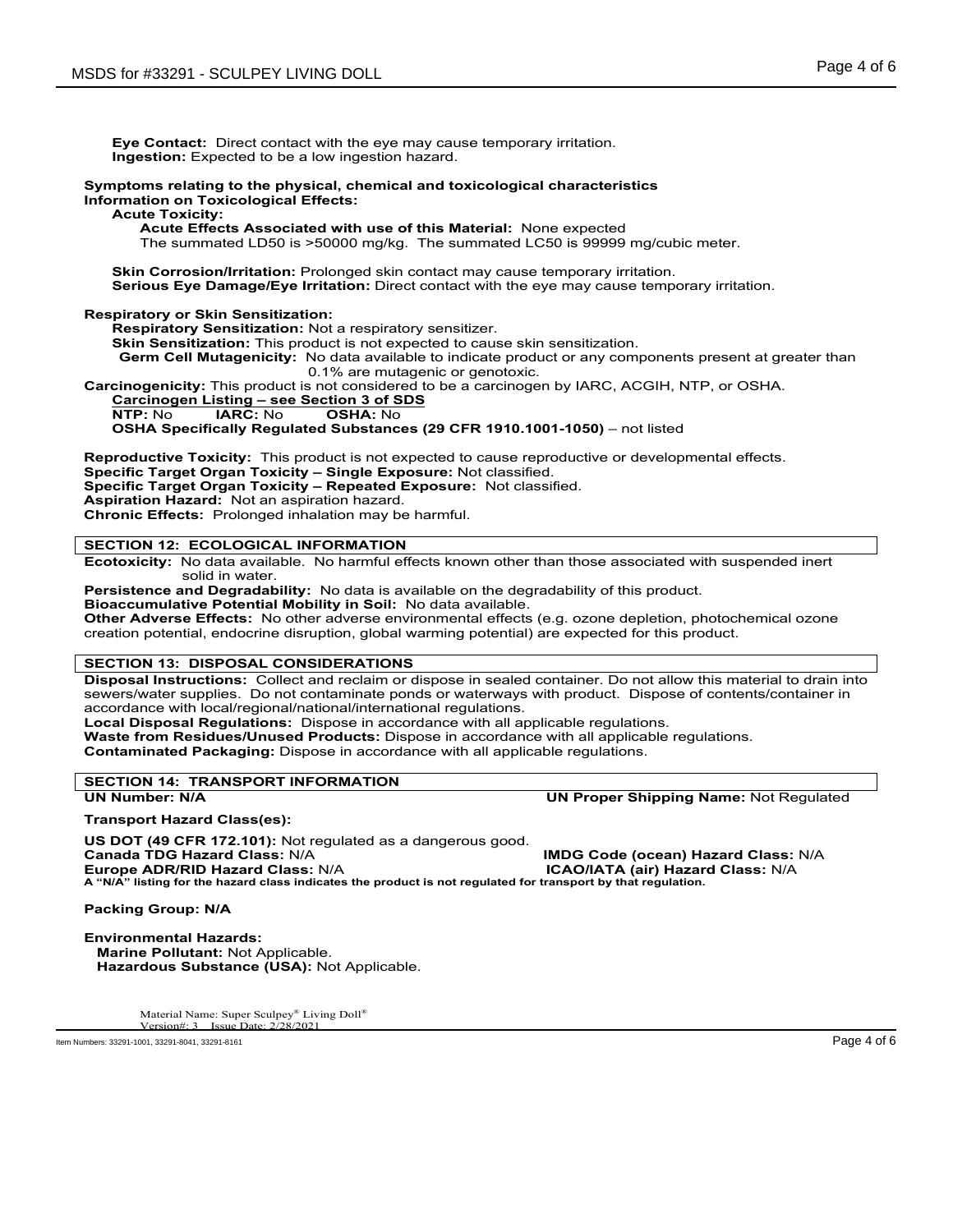**Transport in Bulk according to Annex II of MARPOL 73-78 and IBC Code:** Not Applicable.

**Special Precautions for User:** Not Applicable.

### **SECTION 15: REGULATORY INFORMATION**

### **Contents of the SDS Comply with the OSHA Hazard Communication Standard 29 CFR 1910.1200**

**US Federal Regulations: EPA SARA TITLE III Chemical Listings:** None **SARA Section 302.4 (40 CFR 355) Extremely Hazardous Substance:** None **Section 313 Toxic Chemicals (40 CFR 372):** None **TSCA Section 12(b) Export Notification (40 CFR 707, Subpt. D):** None **CERCLA Hazardous Substances List (40 CFR 302.4):** Not Listed **OSHA Specifically Regulated Substances (29 CFR 1910.1001-1050):** Not Listed **Clean Air Act (CAA) Section 112 Hazardous Air Pollutants (HAPs) List:** Not Regulated **Clean Air Act (CAA) Section 112® Accidental Release Prevention (40 CFR 68.130):** Not Regulated **Safe Drinking Water Act (SDWA):** Not Regulated

**US State Regulations: California Proposition 65:**

**The following ingredients present in the product are known to the State of California to cause Cancer, Birth Defects, or Reproductive Harm:** None known to be present

### **Washington Children's Safe Products Act – Chemicals Requiring Notification:** None

This material has been reviewed by a toxicologist in the US and carries the AP seal from the Art & Creative Materials Institute (ACMI). The labeling conforms to US 16 CFR 1500-14 and ASTM D 4236. Under CPSC's Consumer Product Regulations (16 CFR 1500.3 and 1500-14), this product has the following required acute and chronic hazard labeling: None

### **International Regulations:**

**Canadian WHMIS:** This product is a controlled product under Canada's Workplace Hazardous Materials Information System. It contains the following toxic or highly toxic materials: Pigment Red 101

**Canadian Ingredient Disclosure List:** None known to be present or none in reportable amounts.

**Mexico Regulations/Legislation:** This SDS contains the information required by NOM-018-STPS-2000 Workplace Hazardous Chemical Substances Communication and Identification Standard.

### **SECTION 16: OTHER INFORMATION, INCLUDING DATE OF PREPARATION OR LAST REVISION Issue Date: 2/28/2021**

**Version #: 3**

### **Superseded Version 2 – issue date: 5/27/2020, Version 1 – issue date: 10/28/2015 Disclaimer:**

The information contained herein is provided in good faith and is subject to change without notice. It is believed to be accurate and represents the best information currently available to us. However, we make no warranty, fitness for a particular purpose or of any other type, expressed or implied, with respect to products described or data or information provided. We assume no liability resulting from the use of such products, data or information. Users should determine the<br>suitability of the information for their particular purpose. The laws and regulations relating to the purchase, use, storage and disposal of the material and must be familiar with and follow generally accepted safe handling procedures.

Material Name: Super Sculpey® Living Doll®<br>Version#: 3 Jasua Dota: 2/28/2021 Version#: 3 Issue Date:

Item Numbers: 33291-1001, 33291-8041, 33291-8161 Page 5 of 6